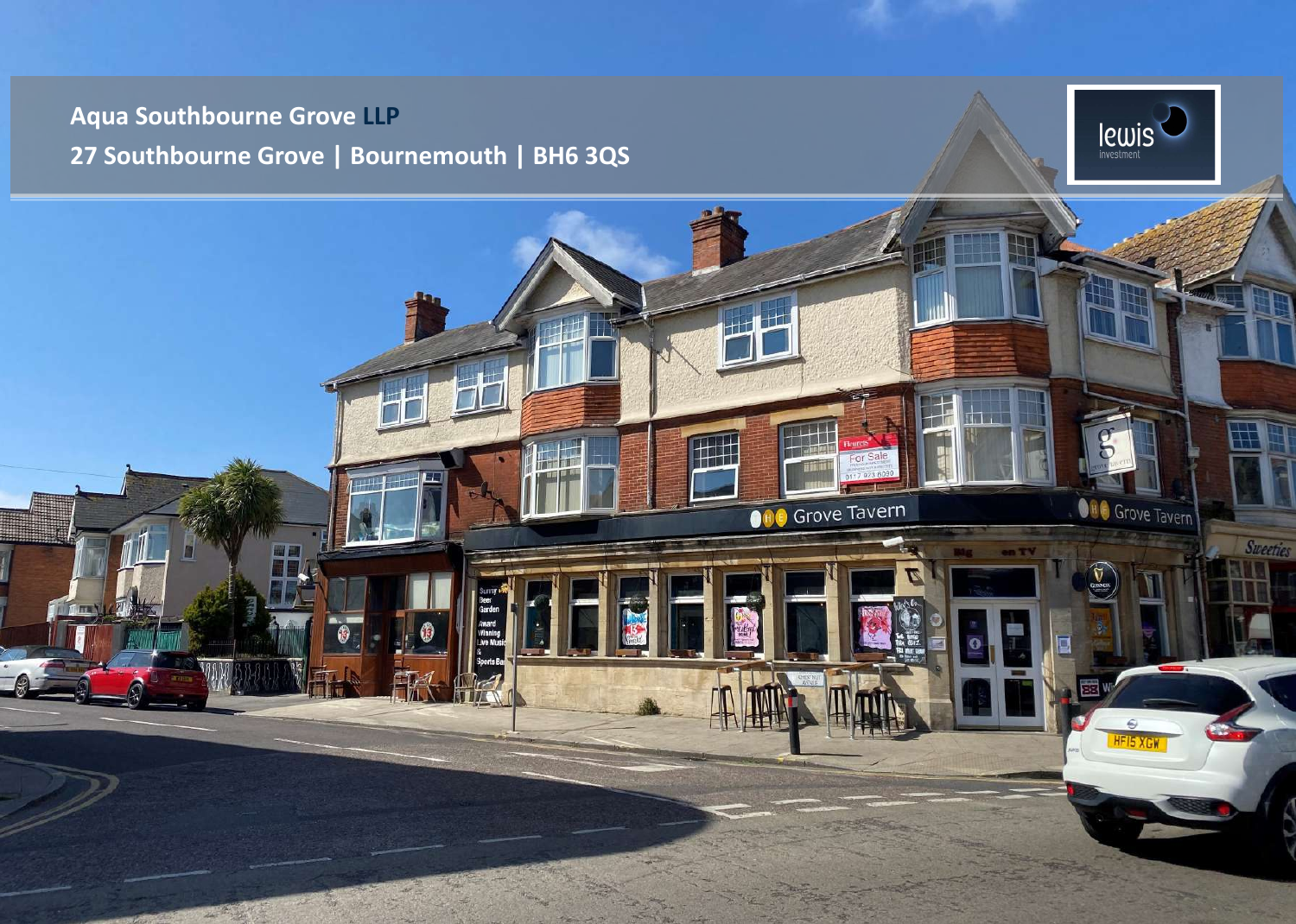# Aqua Southbourne Grove LLP

### Summary of property and position

Located in the ever-popular suburb of Southbourne Grove, the property comprises a substantial building, laid out over basement, ground and 2 upper floors, together with good size beer garden.

The ground floor, basement and part first floor of the property together with the beer garden are let to Estelle Limited on a lease for a term of 21 years from February 2011 therefore having just under 10 years unexpired. The current passing rent is £33,345 and is subject to annual reviews in line with the retail price index. The tenant trades from the premises as 'The Grove', this is their only outlet, but we believe they trade well and we understand from the vendor that they have proven to be a good tenant.

The remainder of the first floor and the entire second floor of the property are divided to create 7 bed-sits and let out on Assured Shorthold Tenancy agreements. These produce an annual income in the order of £36,000, which is netted down to a figure in the order of £27,000 after deduction of utility bills, cleaning costs and managing agents fees. We are informed that the rents are relatively low and that the turnover of tenants is low. We would also comment from our own inspection that the quality of the accommodation was of a high standard, not to be confused with the lower end of this market.

Southbourne Grove seems to go from strength to strength and we are very pleased to have secured this property. It is a very prominent, substantial piece of real estate for the money and benefits from a south facing rear trading garden, which is extremely rare in the locality and gives the commercial space an edge over its competitors. The upper floors of the property could lend themselves to conversion to flats in time to come, or given the plot and the building size a more comprehensive redevelopment might be viable subject to planning.

## The Property

| <b>Purchase Price:</b>   | £730,000                                                                                                      |  |
|--------------------------|---------------------------------------------------------------------------------------------------------------|--|
| Tenure:                  | Freehold                                                                                                      |  |
| <b>Tenant:</b>           | Estelle Limited (Bar operator) &                                                                              |  |
|                          | private individuals                                                                                           |  |
| <b>Commercial Lease:</b> | 21 years from Feb 2011 (no                                                                                    |  |
|                          | breaks)                                                                                                       |  |
| <b>Gross Rent:</b>       | £69,492 *                                                                                                     |  |
| <b>Net Rent:</b>         | £60,000 *                                                                                                     |  |
|                          | Before Lewis Fees and personal<br>taxation<br><b>Commercial Rent Review:</b> Annually in line with the Retail |  |
|                          |                                                                                                               |  |
|                          |                                                                                                               |  |
|                          | Price Index (RPI)                                                                                             |  |
| <b>Repairs:</b>          | Landlord responsible, but can                                                                                 |  |
|                          | reclaim from the commercial                                                                                   |  |
|                          | tenant.                                                                                                       |  |
|                          |                                                                                                               |  |

\*Subject to fluctuation to reflect shorter term nature of residential tenancies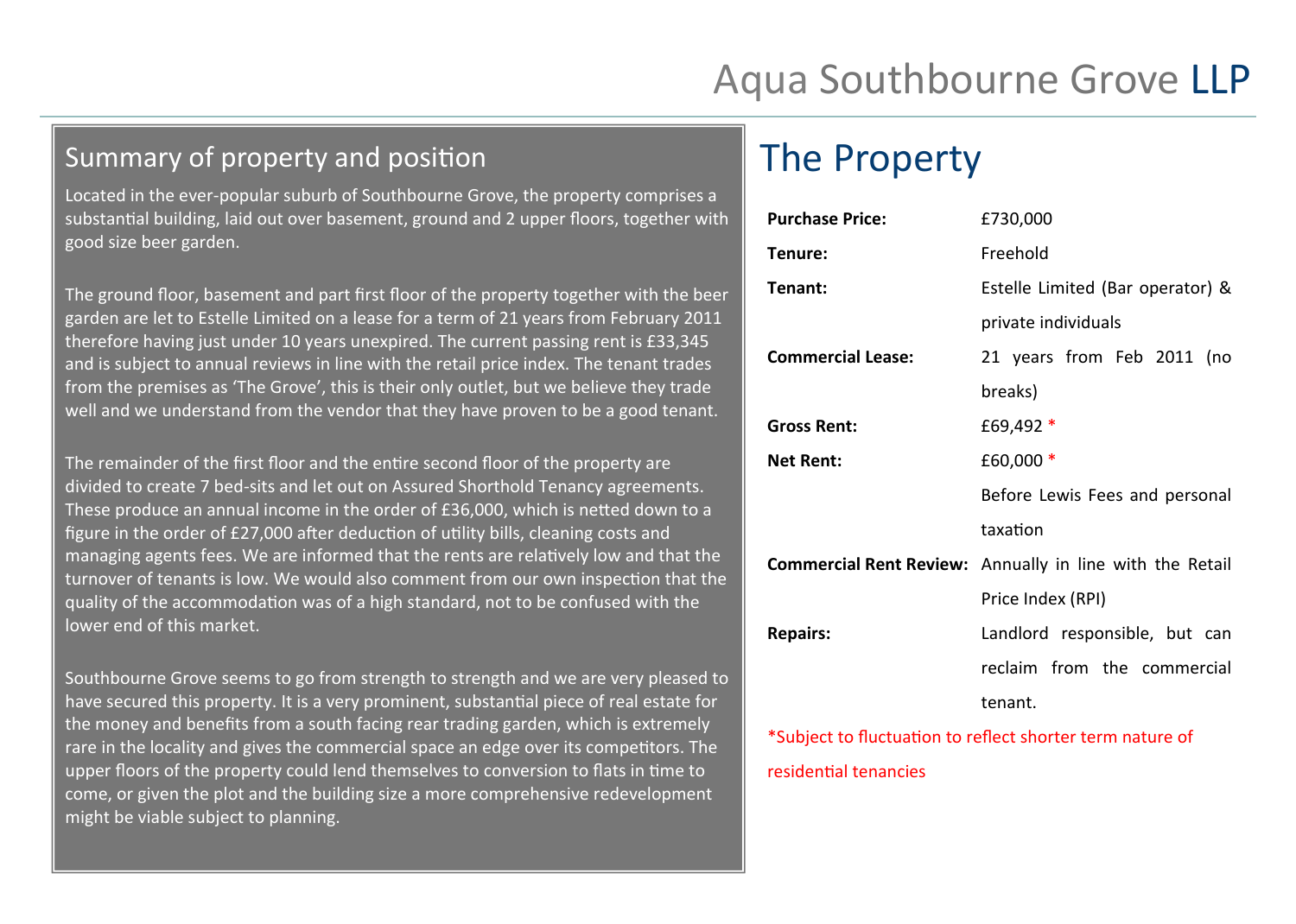# Aqua Southbourne Grove LLP

| <b>Description</b>       | Total including VAT (£) |
|--------------------------|-------------------------|
| Purchase price           | 730,000                 |
| Stamp duty               | 26,000                  |
| Legal costs              | 10,800                  |
| Mortgage arrangement fee | 0                       |
| Agents fees              | 8,760                   |
| Lewis purchase fee       | 24,090                  |
| Float $*$                | 18,910                  |
| Valuation                | 1,440                   |
| <b>Total</b>             | £820,000                |

*\* = The float is designed to provide a buffer for any unanticipated costs.*



#### **The Investment**

We are delighted to present an opportunity for LLP investments from suitably knowledgeable and experienced investors. **This is not available for pension investors due to the residential content.**

The Immediate Income investors will accrue their share of the rent from day one after completion.

For further information please contact your personal adviser at Lewis.

#### **Potential Return**

**The syndicate is buying this property at a gross yield of 8.20% per annum (after residential property management fees).**

#### **Immediate Income**

**Income will be paid monthly in advance at 6.5% per annum before tax, increasing each year, partially in line with inflation.**

#### **An investment of £25,000 will pay income of £135.42 per month, with future expected increases.**

This document has been produced for information purposes. It is not intended to be an invitation to buy, or an investor to act upon the comments made, and all/any investment decisions should be taken with advice, having taken into account an appropriate knowledge of the investor's circumstances. Investors must satisfy key criteria before they can be considered eligible to invest. For further information please contact your personal adviser at Lewis.

The objective is to form a syndicate whose members can transfer in circa **£820,000** of funds. Investing in the LLP will result in taxation.

Lewis' annual fee is 4% plus VAT of the rental income (currently **£2,400** + VAT per annum), paid quarterly in advance. Lewis Property Services (UK) Ltd annual fee is 2% plus VAT of the rental income (currently **£1,200** + VAT per annum). If future rents increase, then so too will Lewis' ongoing fee.